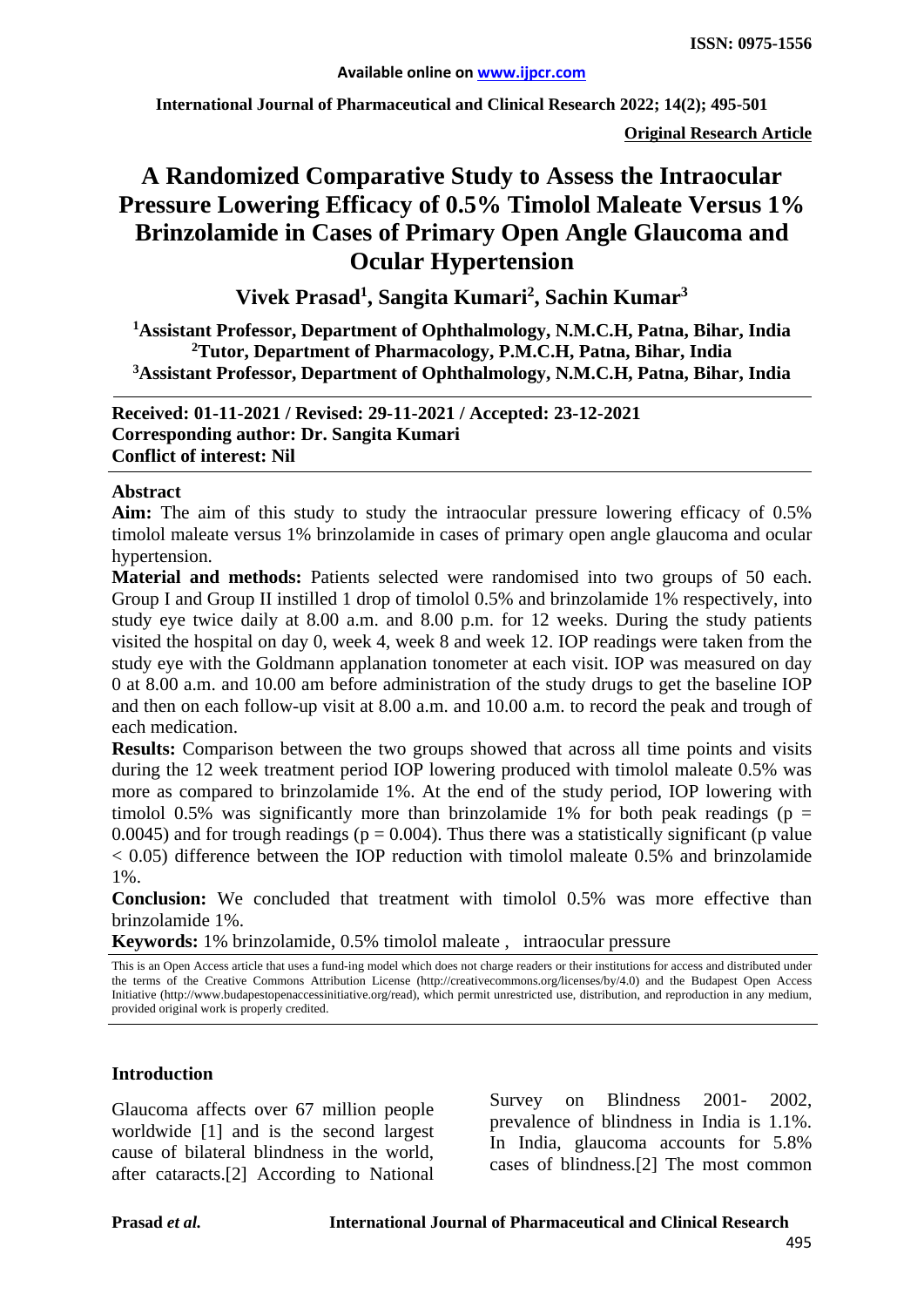form of glaucoma is primary open angle glaucoma (POAG). It is defined by three criteria which are, an IOP consistently above 21 mmHg in at least on eye, an open, normal appearing anterior chamber angle with no apparent ocular or systemic abnormality that might account for elevated IOP, and typical glaucomatous visual field and/or optic nerve head damage. Ocular hypertension is defined as an intraocular pressure consistently above 21 mmHg in the absence of the other two criteria.[3] Elevated IOP, increasing age, family history and thin central corneal thickness are the major risk factors for the development of glaucomatous optic nerve damage. However, IOP remains the only risk factor readily amenable to therapy. Therefore, almost all currently used strategies for the treatment of glaucoma are aimed at lowering or preventing a rise in IOP. Medical treatment is the first therapeutic approach while surgery is reserved for cases that cannot be controlled by drugs.[4] Currently, there are five major classes of drugs used for the treatment of glaucoma which are cholinergic agonists, alpha adrenergicreceptor agonist, beta adrenergic- receptor antagonists, topical and systemic carbonic anhydrase inhibitors and hypotensive lipids i.e. prostaglandin analogues and prostamides.[5] Timolol maleate, which binds to beta-adrenergic receptors non selectively, is a potent antagonist of the catecholamine-stimulated synthesis of cyclic AMP. It reduces IOP by decreasing aqueous humor formation without changing the outflow pathway. Timolol enters the eye rapidly; following topical administration, IOP begins to fall in 30–60 minutes, becomes lowest in 2 hours, and then in 24-48 hours, returns to normal.[6] Brinzolamide is a carbonic anhydrase inhibitor indicated in patients with ocular hypertension or open- angle glaucoma for the treatment of elevated intraocular pressure. It is a highly specific, reversible, non-competitive and potent inhibitor of carbonic anhydrase II (CA-II), because of which it is able to suppress formation of aqueous humour and thus decrease IOP. Following topical administration, brinzolamide is absorbed into the systemic circulation where due to its affinity for CA-II, brinzolamide distributes extensively. Into the RBCs and exhibits a long half-life of approximately 111days. [7] Though the number of available drugs has increased significantly during the last 10 years, an ideal agent has not yet been found.

#### **Material and methods**

This prospective observational study was carried out in the Department of Ophthalmology, N.M.C.H, Patna, Bihar, India for 1 year.

In this prospective, open, randomized, parallel group, comparative study, 100 patients of POAG or ocular hypertension attending the Outpatient Department of Ophthalmology, were included.

#### **Inclusion criteria**

Patients of a minimum age of 18 years, having unilateral/bilateral primary open angle glaucoma/ ocular hypertension with an IOP > 21 mm Hg and  $\lt$  = 30 mm Hg were included in the study.

### **Exclusion criteria**

Patients were history of acute angle closure glaucoma, established diagnosis of secondary glaucoma, closed anterior chamber angle, ocular inflammation, ocular infection, pregnant and lactating females, patient unable to attend follow up, known sensitivity to drug, chronic use of ocular medication other than the glaucoma medications and patients having any contraindication to the use of beta<br>blockers and carbonic anhydrase blockers and carbonic anhydrase inhibitors.

### **Methodology**

Patients who were already on any other anti-glaucoma treatment were taken up for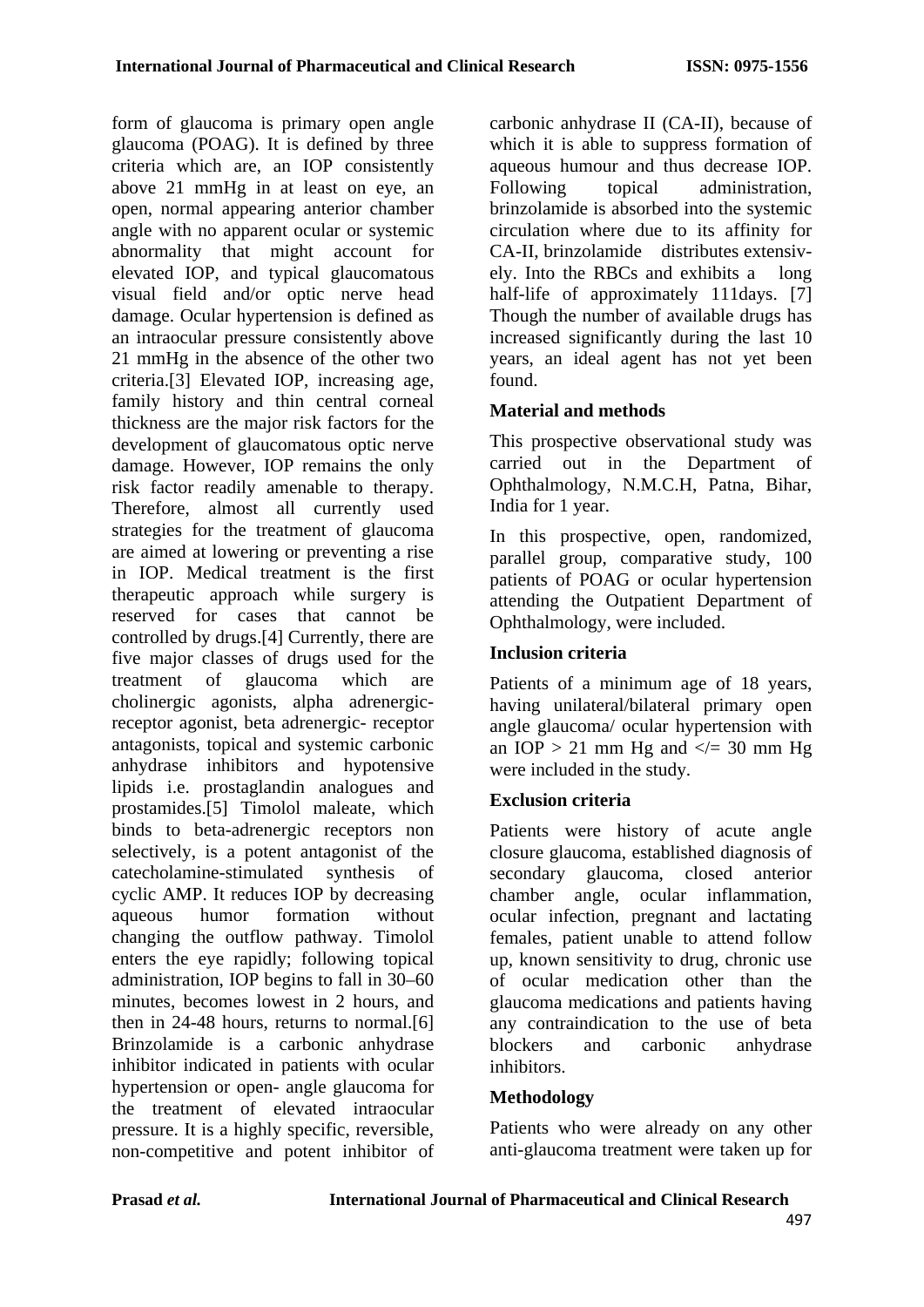study after a washout period of 7 days for miotics and carbonic anhydrase inhibitors, 14 days for alpha- and beta-adrenergic agonists and 21 days for beta blockers, prostaglandin analogues and combination drugs. Patients requiring treatment for bilateral POAG were treated for both eyes but the right eye was the study eye. Patients selected were randomised into two groups of 50 each. Group I and Group II instilled 1 drop of timolol 0.5% and brinzolamide 1% respectively, into study eye twice daily at 8.00 a.m. and 8.00 p.m. for 12 weeks. During the study patients visited the hospital on day 0, week 4, week 8 and week 12. IOP readings were taken from the study eye with the Goldmann applanation tonometer at each visit. IOP was measured on day 0 at 8.00 a.m. and 10.00 am before administration of the study drugs to get the baseline IOP and then on each follow-up visit at 8.00 a.m. and 10.00 a.m. to record the peak and trough of each medication.

#### **Results**

There were no statistically significant differences between the two groups regarding all the parameters of patient profile. In the 100 patients included in the study the mean age was 61.77 years. Mean age in group I was 58.2 years and in group II was 65.3 years. Overall in the study 59% of the patients were male and 41% were female.

In our study, timolol maleate 0.5% showed a consistent reduction in IOP when compared to baseline values at all followup visits, including both peak and trough readings, taken at 4 weeks (6.97 mmHg and 6.73 mmHg), 8 weeks (6.80 mmHg and 6.77 mmHg) and 12 weeks (6.77 mmHg and 6.70 mmHg). All the values were extremely significant when compared with baseline readings. Maximum fall in IOP was observed at the first follow-up visit at 4 weeks followed by a slight rise in readings at the final visit. Thus, at the end of 12 weeks IOP reduction with timolol maleate was 24% for peak and 24% for trough readings IOP values compared with the baseline with brinzolamide 1% also demonstrated a constant lowering at the end of 4 weeks (6.03 mmHg and 5.97 mmHg), 8 weeks (5.90 mmHg and 5.94 mmHg) and 12 weeks  $(5.90 \text{ mmHg}$  and 5.84 mmHg) with all readings being extremely significant compared to the baseline. Treatment with brinzolamide also produced maximum IOP lowering at 4 weeks followed by slight raise seen at 12 weeks. Final readings taken at 12 weeks showed IOP lowering of 20% for peak and 18% for trough readings.

Comparison between the two groups showed that across all time points and visits during the 12 week treatment period IOP lowering produced with timolol maleate 0.5% was more as compared to brinzolamide 1%. At the end of the study period, IOP lowering with timolol 0.5% was significantly more than brinzolamide 1% for both peak readings  $(p = 0.0045)$ and for trough readings ( $p = 0.004$ ). Thus there was a statistically significant (p value) < 0.05) difference between the IOP reduction with timolol maleate 0.5% and brinzolamide 1%.

| <b>Gender</b> | <b>Group I</b><br>Timolol Maleate 0.5% |      | <b>Group II</b><br><b>Brinzolamide 1%</b> |      |
|---------------|----------------------------------------|------|-------------------------------------------|------|
|               |                                        |      |                                           |      |
|               | Female                                 | 23   | 46%                                       | 18   |
| Male          | 27                                     | 54%  | 32                                        | 64%  |
| Total         | 50                                     | 100% | 50                                        | 100% |

**Table-1: Sex Distribution of Patients in Group I and Group II**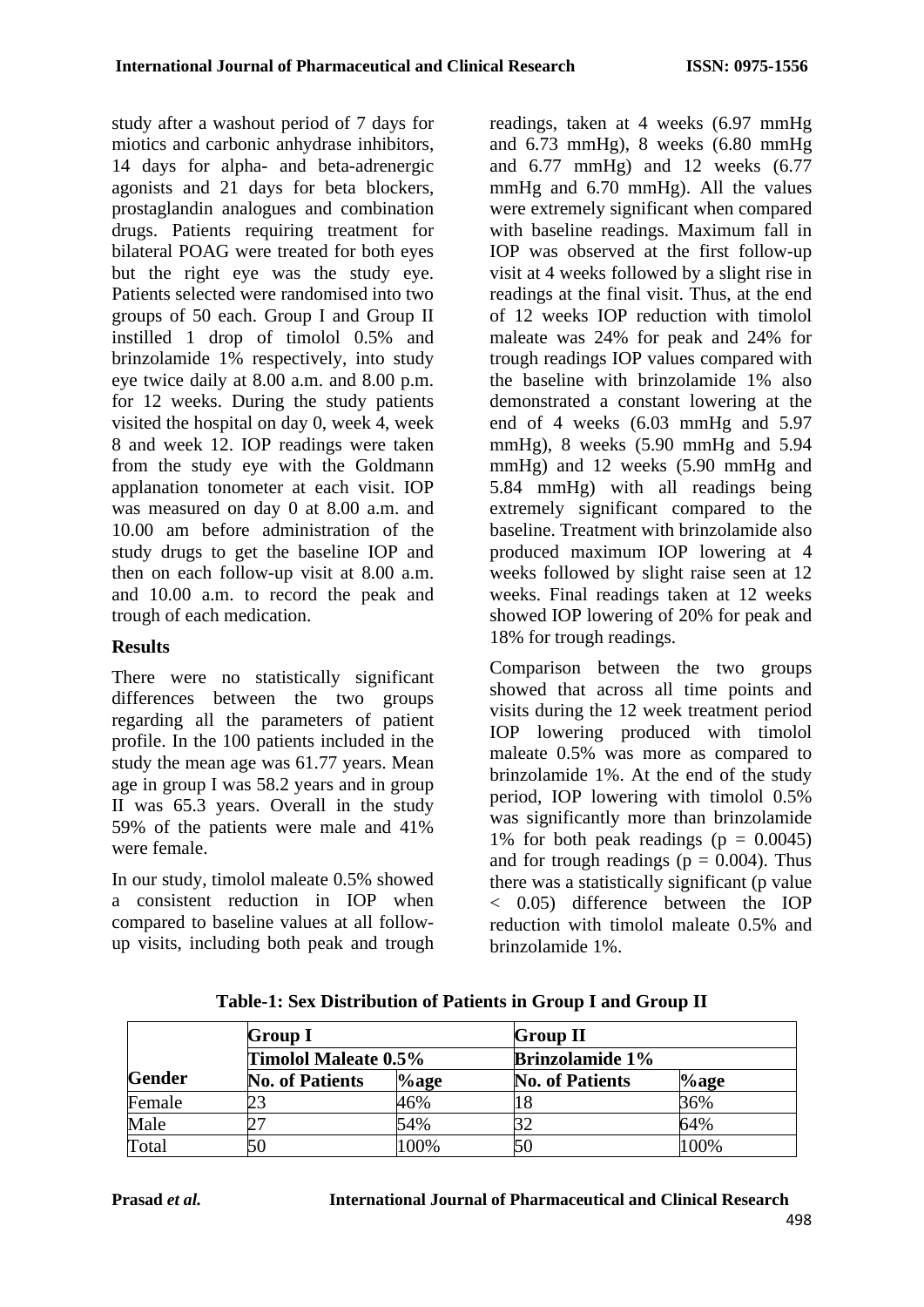|              | <b>GROUP</b><br>$0.5\%$                                                       |                  |                                       | $\boxed{\phantom{1}I$ (TIMOLOL MALEATE GROUP II (BRINZOLAMIDE 1%) |
|--------------|-------------------------------------------------------------------------------|------------------|---------------------------------------|-------------------------------------------------------------------|
| <b>Visit</b> | At 8:00 am Mean $\pm SD_{\text{Mean}\pm SD}^{A t 10:00 \text{ am}}$<br>(mmHg) | (mmHg)           | 8:00<br>At<br>$Mean \pm SD$<br>(mmHg) | $\lim_{\text{At 10:00 am}}$<br>$Mean \pm SD$ (mmHg)               |
| Day $0$      | $25.50 \pm 1.18$                                                              | $25.30 \pm 0.89$ | $25.57 \pm 0.87$                      | $25.33 \pm 0.86$                                                  |
| Week 4       | $19.77 \pm 1.27$                                                              | $19.33 \pm 1.26$ | $20.60 \pm 0.83$                      | $20.30 \pm 1.16$                                                  |
| Week 8       | $19.73 \pm 1.18$                                                              | $19.50 \pm 1.29$ | $20.63 \pm 0.89$                      | $20.43 \pm 0.87$                                                  |
|              | Week 12 $ 19.80 \pm 1.32 $                                                    | $19.53 \pm 1.32$ | $20.73 \pm 1.21$                      | $20.43 \pm 1.24$                                                  |

**Table-2: Mean IOP in Group I and Group II at Different Points of Time**

## **Discussion**

Reduction of IOP to the normal range significantly reduces the risk of damage to the nerve fibres for the individual and consequent visual loss. It may even prevent further damage.[8][10] Medications lower IOP either by reducing the production or by increasing outflow of aqueous humour. There are very few studies comparing brinzolamide with timolol maleate as monotherapy in cases of POAG and ocular hypertension especially in the Indian population. Our study aimed to compare the efficacy of these two drugs in such a population as monotherapy.

The efficacy of brinzolamide 0.3%–3% BD has been evaluated in several randomized double-blind, multicentre comparative clinical trials.[9-17] A doseresponse study comparing brinzolamide in concentrations of 0.3%, 1%, 2%, and 3% demonstrated mean IOP reductions of 3 mmHg (11.3%), 4.3 mmHg (16.1%), 4.4 mmHg (16.1%), and 4.2 mmHg (15.4%), respectively. When diurnal IOP was measured, brinzolamide 1% or 3% reduced IOP significantly better than brinzolamide 0.3%.[11] At the end of our study, brinzolamide 1% showed reduction in IOP of 5.90 mmHg (20%) for peak and 5.84 mmHg (18%) for trough readings.

In their study Wang et al. [17] (2004) concluded that a significant decrease in mean IOP was found after 6 weeks of treatment in both the brinzolamide group (- 17.0%) and the timolol group (-19.7%), with no significant between-group difference in the control of IOP. When used twice a day, topical brinzolamide is as effective as 0.5% timolol in lowering IOP in patients with open angle glaucoma. In our study, we also observed significant IOP lowering with both timolol 0.5% and brinzolamide 1% at each visit, but the IOP lowering with timolol 0.5% was significantly more than that produced with brinzolamide 1% across all time points.

Van der Valk et al.[18] (2005) in their meta-analysis of randomized clinical trials of intraocular pressure– lowering effects of all commonly used glaucoma drugs, ranked IOP reduction with timolol 0.5% [peak, 27% (29% to 25%), and trough, 26% (28% to 25%)] more than that with brinzolamide 1% [peak, 17% (19% to 15%), and trough, 17% (19% to 15%)]. Thus the findings of their meta-analysis are in concordance with the results observed at the end of our present study.[19]

In the present study, IOP reduction with timolol maleate 0.5% and brinzolamide 1% was 6.77 mmHg (24%) and 5.90 mmHg (20%), respectively at peak readings; and  $6.70$  mmHg  $(24%)$  and  $5.94$ mmHg (18%), respectively for trough readings. Comparison between the two

499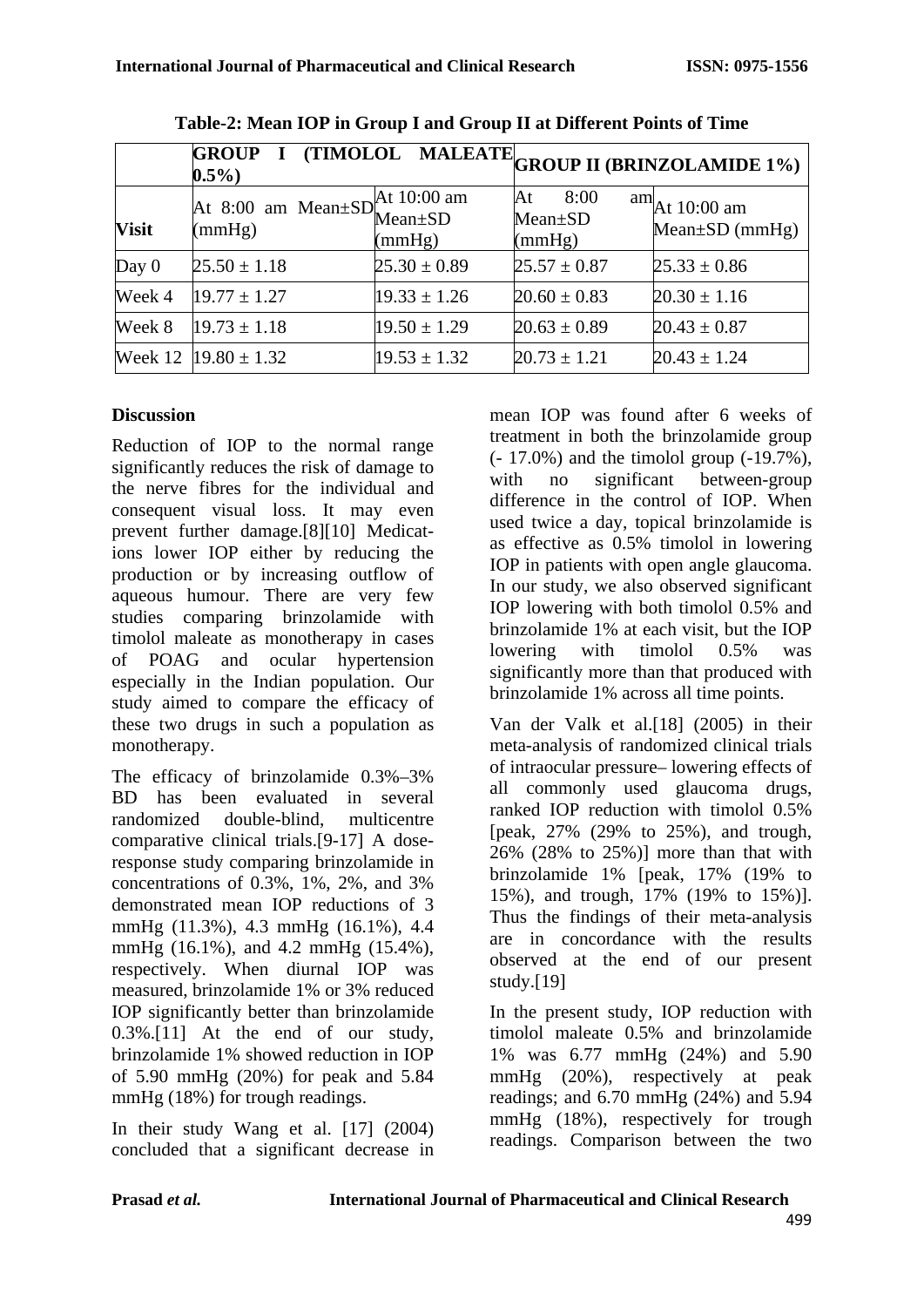groups showed that across all time points and visits during the 12-week treatment period IOP lowering produced with timolol maleate 0.5% was more as compared to brinzolamide 1%. There was a statistically significant (p value  $< 0.05$ ) difference between the IOP reduction with timolol maleate 0.5% and brinzolamide 1%.

### **Conclusion**

We concluded that treatment with timolol 0.5% was more effective than brinzolamide 1%.

# **References**

- 1. Quiiqley HA, Broman AT.The number of people with glaucoma worldwide in 2010 and 2020. Br J Ophthalmol2006; 90:262-7.
- 2. Park K. Non communicable diseases: Blindness. In: Park's textbook of preventive and social medicine. 19<sup>th</sup> edn. Jabalpur: Banarasidas Bhanot Publishers 2007; 336- 362.
- 3. Shields MB. An overview of glaucoma. 4th edn. Williams and Wilkins 1998; 1.
- 4. Sherwood MB, Migdal CS, Hitchings RA, Sharir M, Zimmerman TJ, Schultz JS. Initial treatment of glaucoma: surgery or medications. Surv Ophthalmol 1993; 37:293-305.
- 5. Saxena R, Prakash J, Mathur P, Gupta SK. Pharmacotherapy of glaucoma. Ind J Pharmacol 2002; 34:71-85.
- 6. Katz IM, Hubbard WA, Getson AJ, Gould AL. Intraocular pressure decrease in normal volunteers following timolol ophthalmic solution, Invest Ophthalmol Vis Sci 1976; 5:489.
- 7. Silver LH. Clinical efficacy and safety of brinzolamide (Azopt), a new topical carbonic anhydrase inhibitor for primary open-angle glaucoma and ocular hypertension. Brinzolamide Primary Therapy Study Group. Am J Ophthalmol 1998; 126:400–8
- 8. Watson PG. Latanoprost: Two years' experience of its use in the United Kingdom. Ophthalmology 1998; 105:82- 87
- 9. Silver LH. Clinical efficacy and safety of brinzolamide (Azopt), a new topical carbonic anhydrase inhibitor for primary open-angle glaucoma and ocular hypertension. Brinzolamide Primary Therapy Study Group. Am J Ophthalmol. 1998; 126:400–8.
- 10. Sugrue MF. Pharmacological and ocular hypotensive properties of topical carbonic anhydrase inhibitors. Prog Retin Eye Res. 2000 Jan;19(1):87-112.
- 11. Silver LH. Dose-response evaluation of the ocular hypotensive effect of brinzolamide ophthalmic suspension (Azopt). Brinzolamide Dose-Response Study Group. Surv Ophthalmol. 2000;44(Suppl 2):S147–S53.
- 12. Shin D. Adjunctive therapy with brinzolamide 1% ophthalmic suspension (Azopt) in patients with open- angle glaucoma or ocular hypertension maintained on timolol therapy. Surv Ophthalmol. 2000 Jan;44 Suppl  $2:S163-8$ .
- 13. Sall K. The efficacy and safety of brinzolamide 1% ophthalmic suspension (Azopt) as a primary therapy in patients with open-angle glaucoma or ocular hypertension. Brinzolamide Primary Therapy Study Group. Surv Ophthalmol. 2000;44(Suppl 2):S155–S162.
- 14. March WF and Ochsner KI. The longterm safety and efficacy of brinzolamide 1.0% (azopt) in patients with primary open-angle glaucoma or ocular hypertension. The Brinzolamide Long-Term Therapy Study Group. Am J Ophthalmol. 2000;129:136–43.
- 15. Manfred, D. (2022). May There Exist Healthy Diseases?. Journal of Medical Research and Health Sciences, 5(3), 1801–1803.https://doi.org/10.52845/ JMRHS/2022-5-3-1